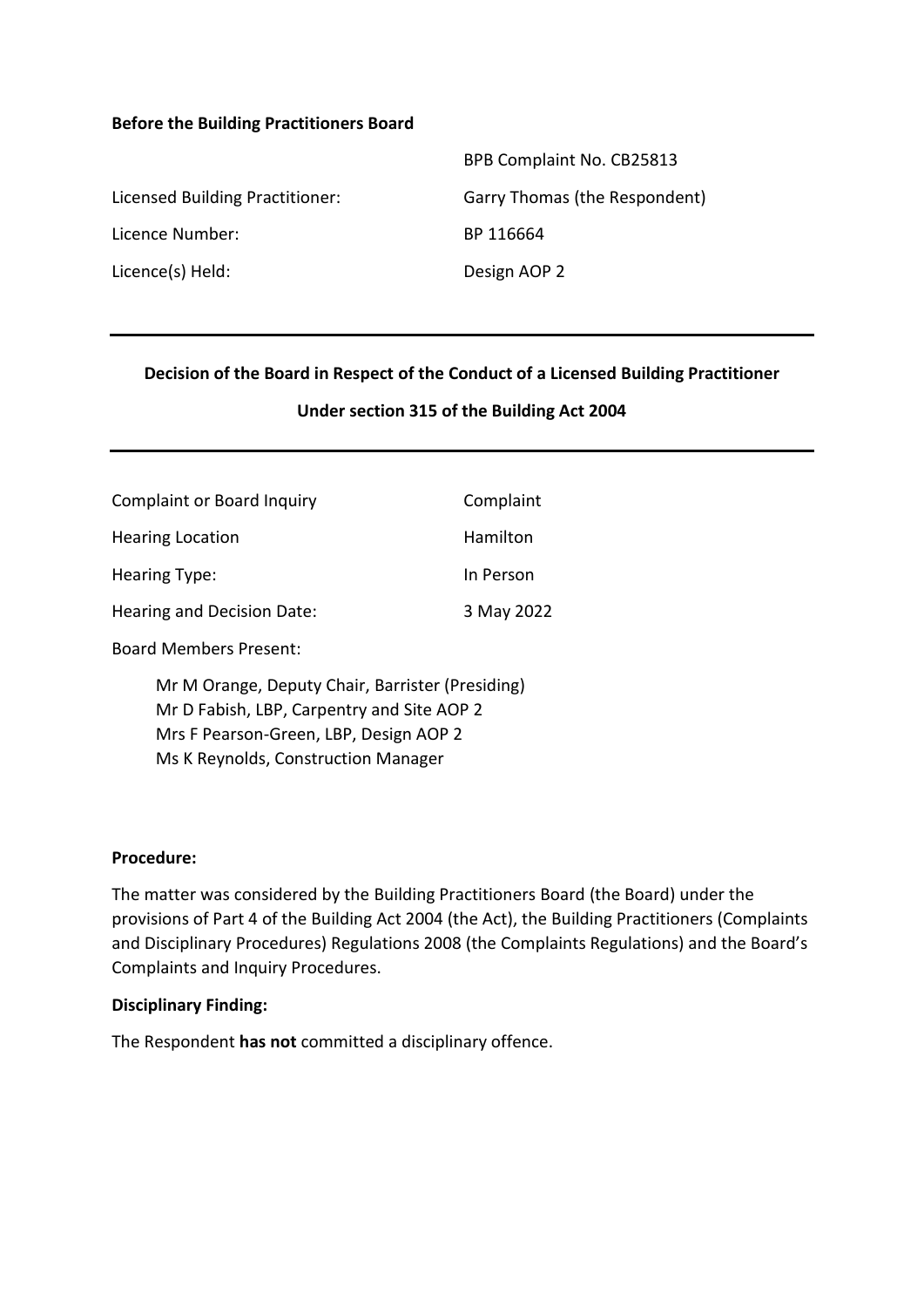# **Contents**

# <span id="page-1-0"></span>**Summary of the Board's Decision**

- [1] The Respondent has not committed a disciplinary offence. The Board's decision was made on the basis that building work related to an amendment to a building consent was not carried out prior to the amendment being granted.
- [2] As regards the allegation of bringing the regime into disrepute the Board decided that, in the absence of the owners and the Respondent attending the hearing, there was insufficient evidence on the balance of probabilities, to uphold this ground of discipline

#### <span id="page-1-1"></span>**The Charges**

- [3] The hearing resulted from a complaint about the conduct of the Respondent and a Board resolution under regulation 10 of the Complaints Regulations<sup>1</sup> to hold a hearing in relation to building work at [OMITTED]. The alleged disciplinary offences the Board resolved to investigate were that the Respondent:
	- (a) carried out or supervised building work or building inspection work in a negligent or incompetent manner contrary to section 317(1)(b) of the Act, IN THAT, the drawings submitted for the original building consent application may be lacking in the appropriate and expected detail (in respect of the fireplace) and the process for the amendment of the building consent in respect of the fireplace may not have been undertaken correctly; and/or
	- (b) conducted himself or herself in a manner that brings, or is likely to bring, the regime under this Act for licensed building practitioners into disrepute contrary to section 317(1)(i) of the Act, IN THAT, he may have behaved inappropriately in his alteration of the original approved building consent drawing as detailed at page 11 of the Complaint Form (complaint file document 2.1.13, Page 23 of the Board's files).

 $1$  The resolution was made following the Board's consideration of a report prepared by the Registrar in accordance with the Complaints Regulations.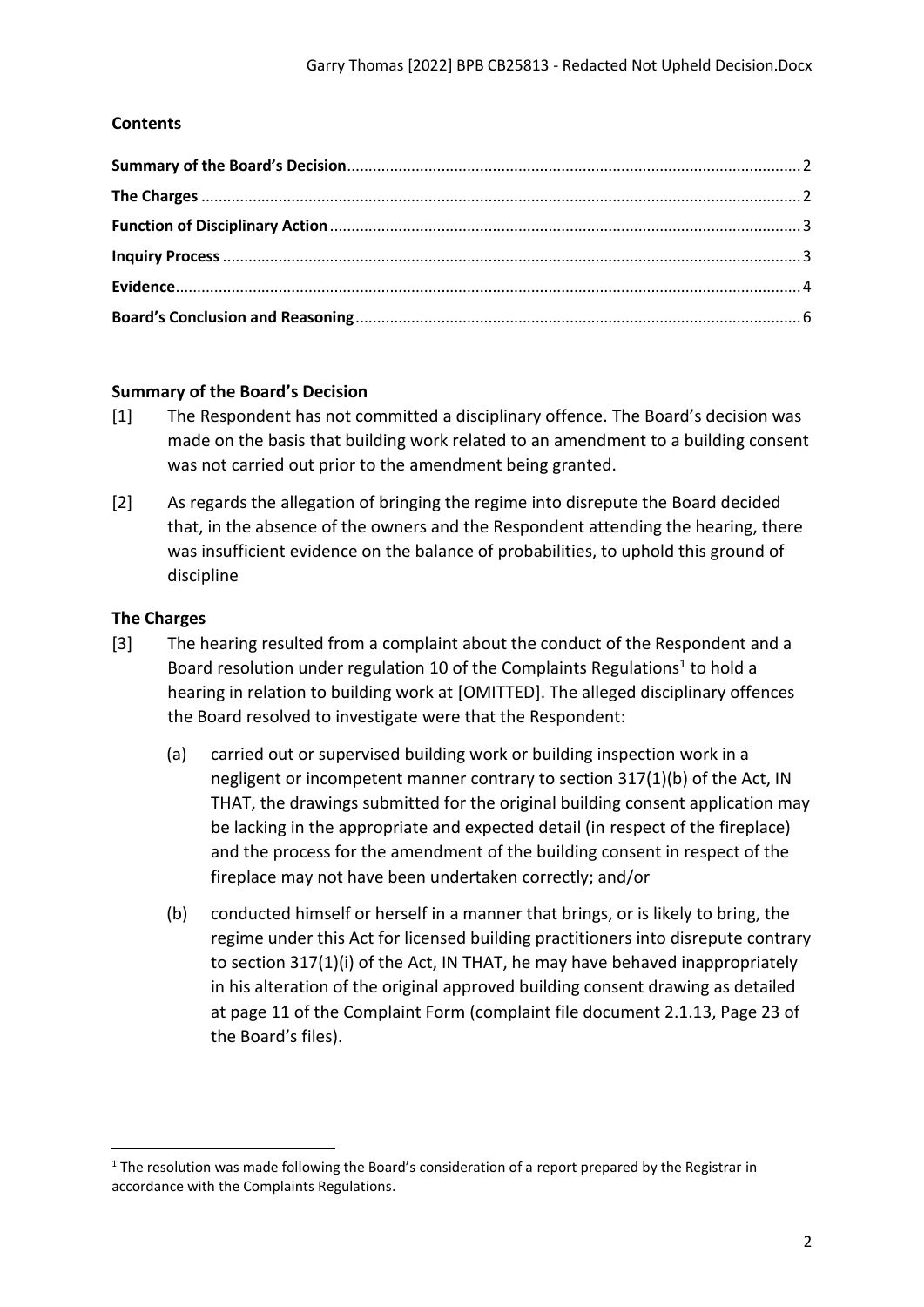# <span id="page-2-0"></span>**Function of Disciplinary Action**

- [4] The common understanding of the purpose of professional discipline is to uphold the integrity of the profession. The focus is not punishment, but the protection of the public, the maintenance of public confidence and the enforcement of high standards of propriety and professional conduct. Those purposes were recently reiterated by the Supreme Court of the United Kingdom in *R v Institute of Chartered Accountants* in England and Wales<sup>2</sup> and in New Zealand in Dentice v Valuers Registration Board<sup>3</sup>.
- [5] Disciplinary action under the Act is not designed to redress issues or disputes between a complainant and a respondent. In *McLanahan and Tan v The New Zealand Registered Architects Board, <sup>4</sup>* Collins J. noted that:

*"… the disciplinary process does not exist to appease those who are dissatisfied … . The disciplinary process … exists to ensure professional standards are maintained in order to protect clients, the profession and the broader community."*

[6] In a similar vein, the Board's investigation and hearing process is not designed to address every issue that is raised in a complaint or by a complainant. The disciplinary scheme under the Act and Complaint's Regulations focuses on serious conduct that warrants investigation and, if upheld, disciplinary action. Focusing on serious conduct is consistent with decisions made in the New Zealand courts in relation to the conduct of licensed persons<sup>5</sup>:

> *… the statutory test is not met by mere professional incompetence or by deficiencies in the practice of the profession. Something more is required. It includes a deliberate departure from accepted standards or such serious negligence as, although not deliberate, to portray indifference and an abuse.*

- [7] Finally, the Board can only inquire into "the conduct of a licensed building practitioner" with respect to the grounds for discipline set out in section 317 of the Act. Those grounds do not include contractual breaches other than when the conduct reaches the high threshold for consideration under section 317(1)(i) of the Act, which deals with disrepute.
- [8] The above commentary on the limitations of the disciplinary process is important to note as, on the basis of it, the Board's inquiries, and this decision, focus on and deal with the serious conduct complained about.

# <span id="page-2-1"></span>**Inquiry Process**

[9] The investigation and hearing procedure under the Act and Complaints Regulations is inquisitorial, not adversarial. There is no requirement for a complainant to prove the allegations. Rather the Board sets the charges, and it decides what evidence is

<sup>&</sup>lt;sup>2</sup> R v Institute of Chartered Accountants in England and Wales [2011] UKSC 1, 19 January 2011.

<sup>3</sup> [1992] 1 NZLR 720 at p 724

<sup>4</sup> [2016] HZHC 2276 at para 164

<sup>5</sup> *Pillai v Messiter (No 2)* (1989) 16 NSWLR 197 (A) at 200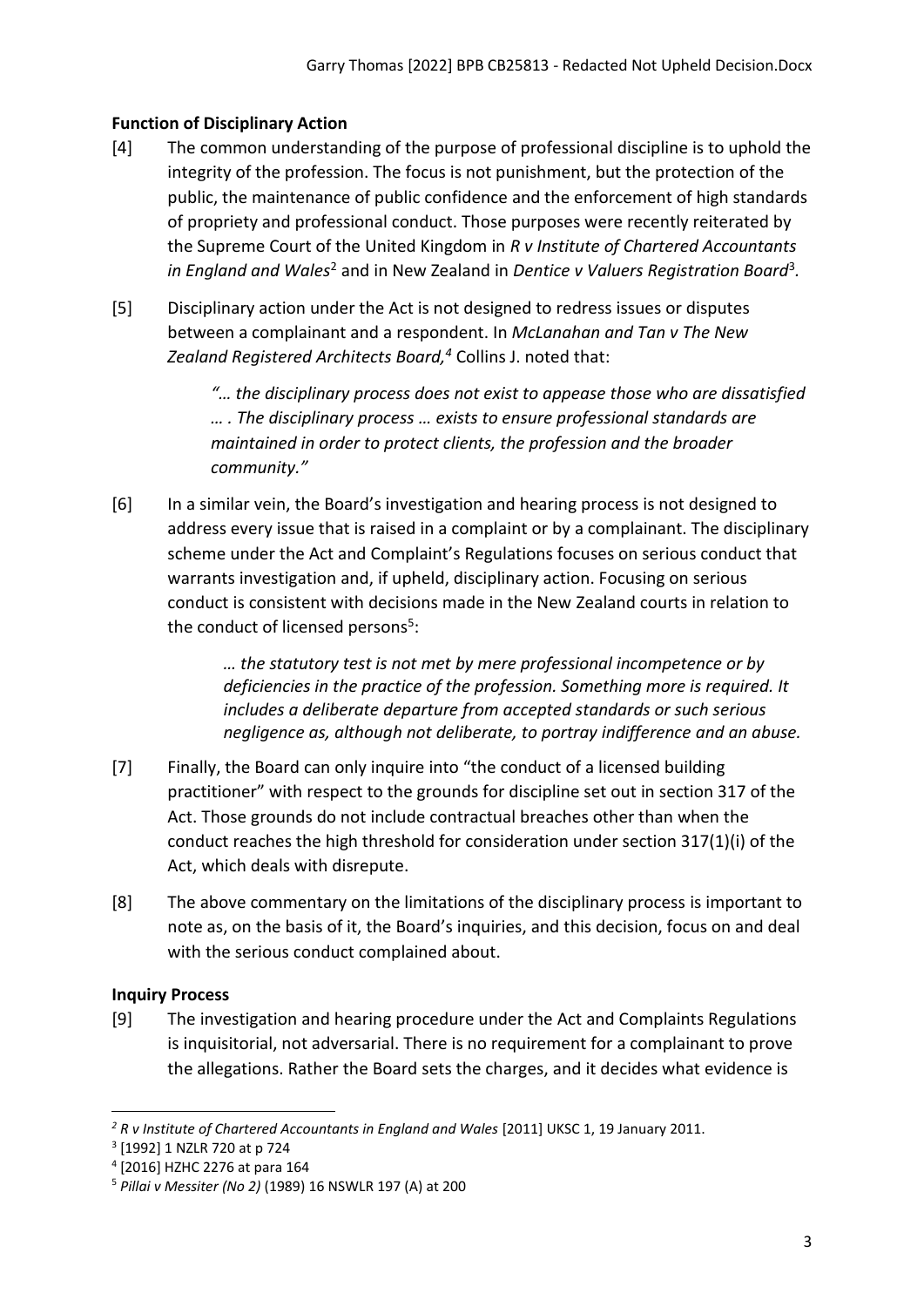required at a hearing to assist it in its investigations. In this respect, the Board reviews the available evidence when considering the Registrar's Report and determines the witnesses that it believes will assist at a hearing. The hearing itself is not a review of all of the available evidence. Rather it is an opportunity for the Board to seek clarification and explore certain aspects of the charges in greater depth.

[10] Whilst a complainant may not be required to give evidence at a hearing, they are welcome to attend and, if a complainant does attend, the Board provides them with an opportunity to participate in the proceedings.

# <span id="page-3-0"></span>**Evidence**

- [11] The Board must be satisfied on the balance of probabilities that the disciplinary offences alleged have been committed*<sup>6</sup>* . Under section 322 of the Act, the Board has relaxed rules of evidence that allow it to receive evidence that may not be admissible in a court of law.
- [12] The procedure the Board uses is inquisitorial, not adversarial. The Board examines the documentary evidence available to it prior to the hearing. The hearing is an opportunity for the Board, as the inquirer and decision-maker, to call and question witnesses to further investigate aspects of the evidence and to take further evidence from key witnesses. The hearing is not a review of all of the available evidence.
- [13] The Respondent did not appear at the hearing. A prehearing conference was held with him in attendance on 3 February 2022. A hearing date that suited the Respondent was discussed. The Respondent indicated that he would attend. On the day of the hearing, the Respondent left a voice message with the Board Officer. It stated:

*Sorry. I've missed your calls over the last few days. I've been playing in the Masters Golf Tournament from Friday lunchtime and through to let yourself in after the price coming. And I won't return calls after I've had a few drinks. Just let you know I won't be attending this hearing. I think it's just over the top and also the fact that it's a vendetta on the against from Danielle Hooper from the job about two and a half years ago when I proved her wrong and she did not affect the thing. So yeah, I was speaking to a couple of people who will involve the job, the owners, and they're not willing to attend the hearing either because they feel they're not gonna be compensated fairly for their time away from their businesses in this room. So you have any queries, please give me a ring back. Yes, I will not be attending the hearing today. Thank you. I guess you also letting you know that I've also resigned as an LBP person and is retired now because of my age. I'm sixty eight and a half and had enough of all this bureaucracy in that scene. So yes, I've retired and will be in the living a better life now for not having this sort of working in rubbish thrown at me. Thank you very much.*

<sup>6</sup> *Z v Dental Complaints Assessment Committee* [2009] 1 NZLR 1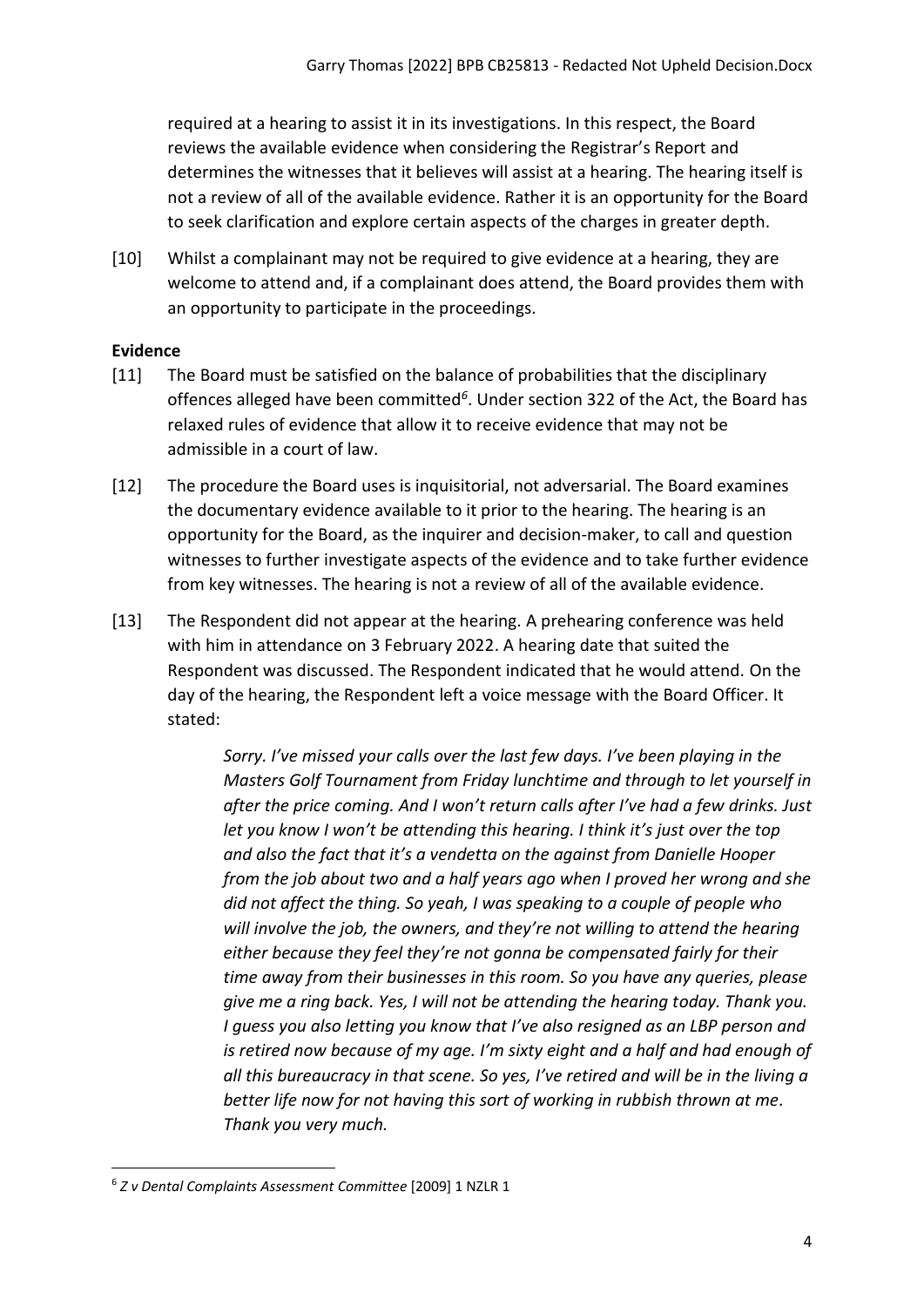[14] The Board summoned the homeowners. Neither attended. The following summoned witnesses did attend:

| [OMITTED] | Complainant, Waipa District Council |
|-----------|-------------------------------------|
| [OMITTED] | Fireplace installer                 |

- [15] The Respondent was the designer for a building consent application for an alteration and addition to a residential dwelling. The building consent plans developed by the Respondent depicted an original fireplace. The building consent issued did not authorise the installation of a new or replacement fire.
- [16] Mr [OMITTED], a registered fireplace installer, gave evidence that he was engaged to install a fireplace at the residence but that he became aware, prior to any work being undertaken, that the building consent did not include the installation of a fireplace. He informed the homeowners that a building consent for a new fireplace was required before he could install it. He informed the owners that once they had purchased a fire, they should try it in various locations to determine where it should be installed.
- [17] Prior to it actually being installed, and as part of an inspection on building work that had been carried out under the building consent that had issued, a Council building inspector raised concerns that the fire had been installed without a building consent having been issued for it. The witnesses present at the hearing put forward a theory that it may have looked as if the fire had been installed.
- [18] The Complainant obtained a copy of a floor plan that was on-site and which contained a notation that, it was alleged, had been placed on the stamped plan after it was issued with the building consent. The notation was hatched in a cloud which is the standard practice used to denote updates to plans that have been prepared and presented for the purpose of obtaining an amendment to a building consent. The fireplace location was also hatched in a cloud. The notation stated:

*Fireplace of owner selection to be installed by approved installer with PS4 supplied for CCC.* 

- [19] The altered plan did not indicate, in any way, that it was a draft or that it had been prepared in advance of obtaining a building consent amendment. It did not contain an approved building consent amendment stamp.
- [20] The Complainant took the position the altered plan had been provided to the owners to make it appear as if a fireplace had been consented when it had not.
- [21] The Respondent provided a written response to the complaint. He stated the altered plan was developed so as to assist the owner to obtain a quote for a fire. He explained that he had an issue with his printer and that, as he hand draws his plans, he had used a copy of the building consent plan, which contained the Council's stamp. He accepted, in retrospect, that he should have removed the stamp from the copy.